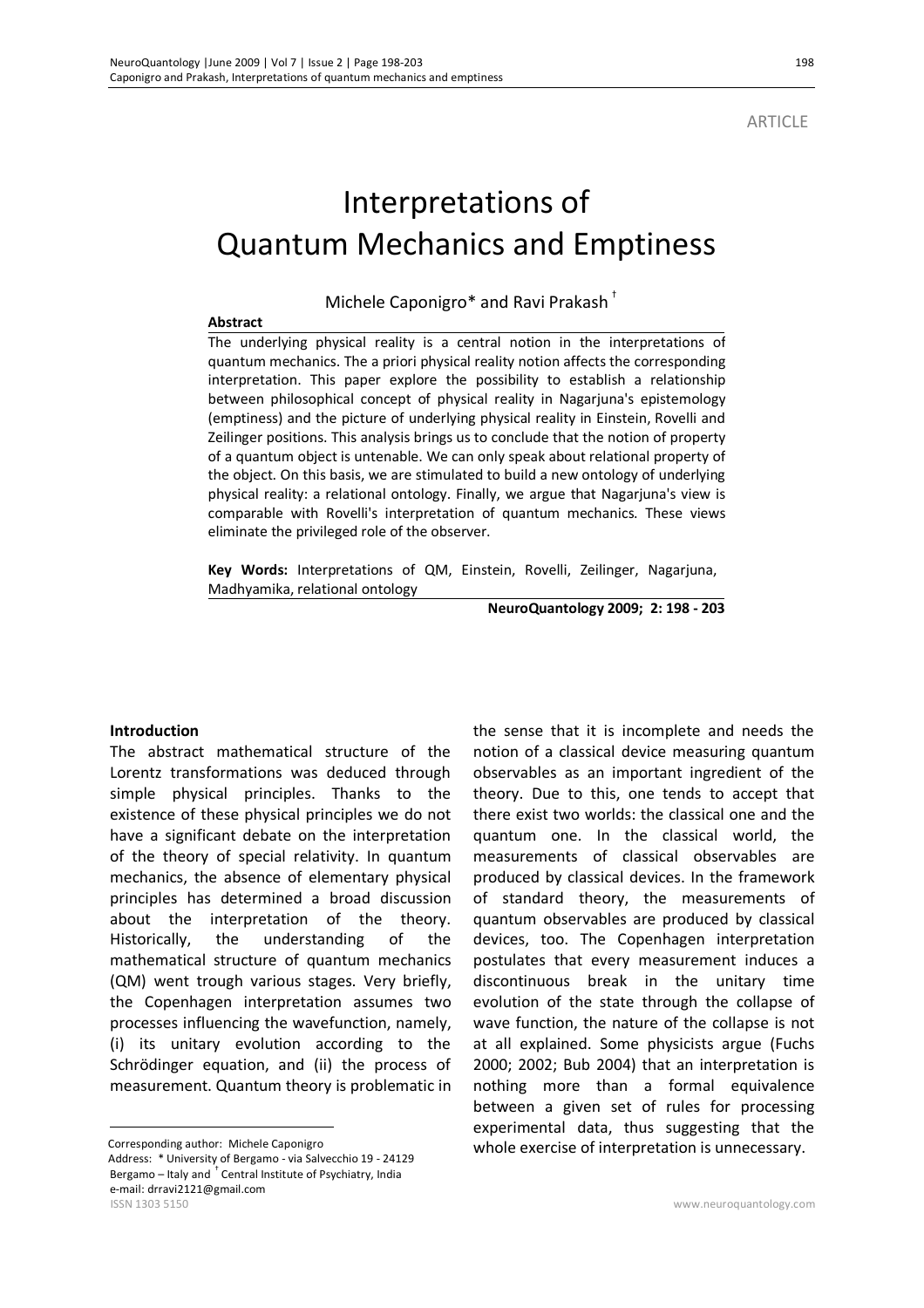

**Figure 1.** What is a measurement apparatus?

This point of view is rather pragmatic. Nevertheless, many physicists are not only interested in the pragmatic aspects, but also want to understand nature in a deeper conceptual level. Besides, a deeper understanding of nature in the conceptual level may also induce a new development of pragmatic aspects. Thus, the conceptual understanding of physical phenomena is also an important aspect of physics and cannot be viewed as simply epistemological problems. In the Copenhagen interpretation the state vector represents our knowledge of the system, not its physics. The main support of this interpretation is that measurement process is an interaction between system and apparatus. This interpretation divides the world in apparatus and system but the theory tells us nothing about these two "abstract" concepts (Figure 1).

More in details, the position regarding the measurement theory can be view as:

- · Measurement is an interaction between system and apparatus (or environment).
- · Measurements do not uncover some pre-existing physical property of a system. There is no objective property being measured.
- · The record or result of a measurement is the only objective property.

If we follow these perspectives, we consider a two-state microsystem whose eigenfunctions are labelled by  $\psi_{+}^{\vphantom{\dag}}$  and  $\psi_{-}^{\vphantom{\dag}}$ . Furthermore, there is a macrosystem apparatus  $\phi_0$ , with eigenfunctions  $\phi_+$  and  $\phi_$ corresponding to an output for the microsystem having been in the  $\psi_{+}$ and  $\psi$  states, respectively. Since prior to a measurement we do not know the state of the microsystem, it is a superposition state given by

$$
\psi_0 = \alpha \psi_+ + \beta \psi_-, \quad |\alpha|^2 + |\beta|^2 = 1.
$$
 (1)

Now, according to the linearity of Schrödinger's equation, the final state obtained after the interaction of the two systems is

$$
\Psi_0 = (\alpha \psi_+ + \beta \psi_-)\phi_0 \rightarrow
$$
  
\n
$$
\Psi_{out} = \alpha \psi_+ \phi_+ + \beta \psi_- \phi_-
$$
\n(2)

where it is assumed that initially the two systems are far apart and do not interact. The state on the far right side of the last equation does not correspond to a definite state for a macrosystem apparatus. In fact, this result would say that the macroscopic apparatus is itself in a superposition of both plus and minus states. Nobody has observed such macroscopic superpositions. This is the measurement problem, since the theory predicts results that are in clear conflict with all observations. It is *at this point* that the standard program to resolve this problem *invokes* the reduction of wave packet upon observation, that is,

$$
\alpha \psi_{+} \phi_{+} + \beta \psi_{-} \phi_{-} \rightarrow \begin{cases} \psi_{+} \phi_{+}, & P_{+} = |\alpha|^{2} \\ ; & \psi_{-} \phi_{-}, \\ P_{-} = |\beta|^{2} \end{cases}
$$
 (3)

Various attempts (interpretations) to find reasonable explanation for this reduction are at the heart of the measurement problem.

We will introduce in the next section, three fundamental positions about the concept of physical reality: (i) Einstein, (ii) Rovelli, (iii) Zeilinger.

#### **Physical Reality**

#### **Einstein Position: Ontological Realism**

Realism, roughly speaking, is the belief that there exists an objective world "out there" independent of our observations. The doctrines of realism are divided into a number of varieties: ontological, semantical, epistemological, axiological, methodological. Ontological studies the nature of reality, especially problems concerning existence, semantical is interested in the relation between language and reality. Epistemological investigates the possibility nature and scope of human knowledge. The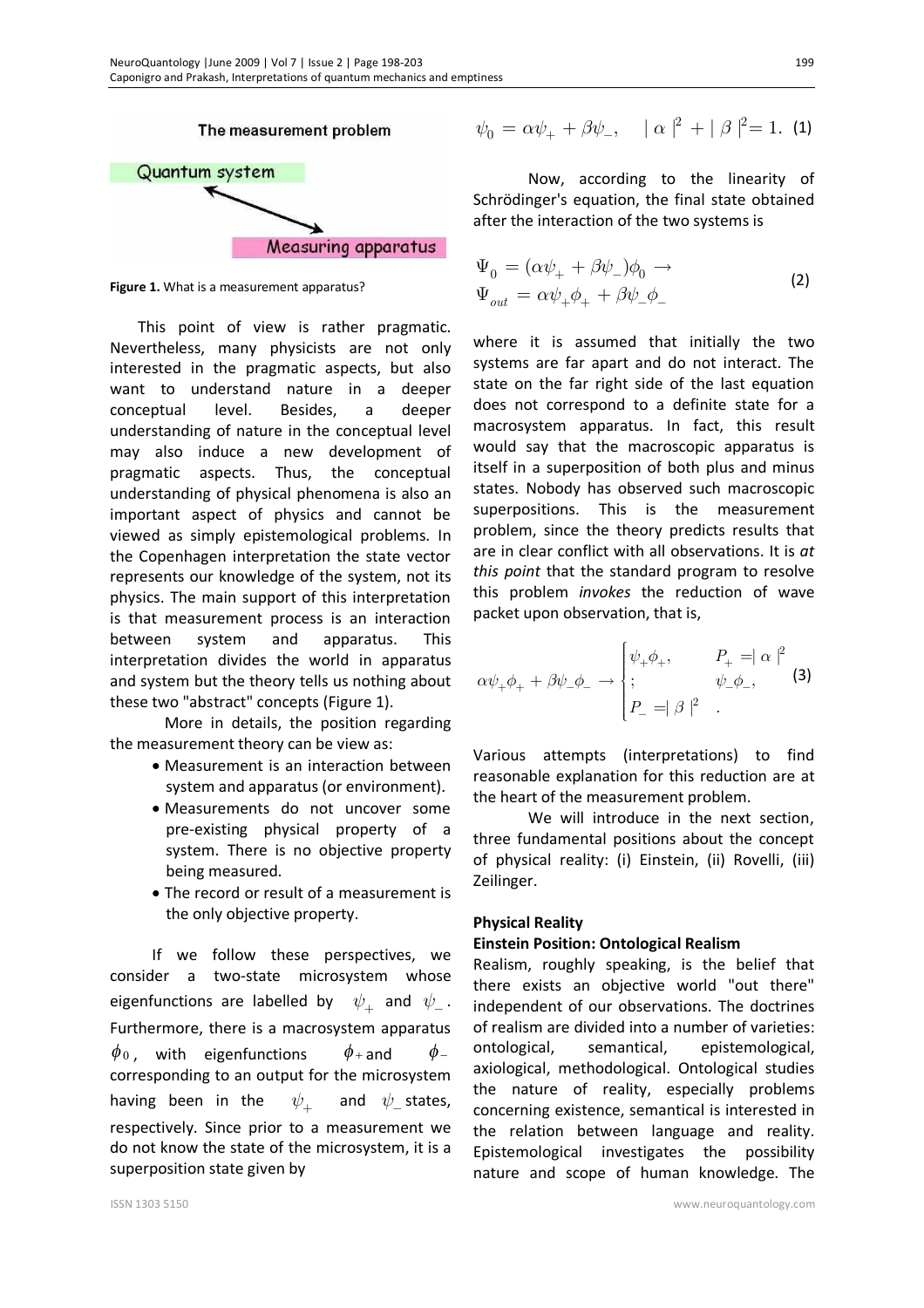question of the aims of enquiry is one of the subject of axiology, while methodological studies the best, or most effective means of attaining knowledge. In synthesis:

- (ontological): Which entities are real? Is there a mind-independent world?
- · (semantical): Is truth an objective languageworld relation?
- · (epistemological): Is knowledge about the world possible?
- (axiological): Is truth one of the aims of enquiry?
- (methodological): What are the best methods for pursuing knowledge?

The Ontological Realism fixed by Einstein (Einstein, 1935) is contained in this fundamental sentence: *If, without in any way disturbing a system, we can predict with certainty (i.e., with probability equal to unity) the value of a physical quantity, then there exists an element of physical reality corresponding to this physical quantity*.

This was the basic conjecture of the EPR argument with the primary objective to prove the incompleteness of QM. The original paper used entangled pairs of particles states wave, whose function cannot be written as tensor products. Instead of using the quite general configuration, usually is considered an entangled pairs of spin- 1/2 particles that are prepared, following Bohm, in the so-called *singlet state* that is rotation invariant and given along any vector by:

$$
\Psi(x_1,x_2) = \frac{1}{\sqrt{2}}(|+\rangle_1 \otimes |-\rangle_2 - |-\rangle_1 \otimes |+\rangle_2)
$$

The above proposition lead us to analyze two fundamental concepts: (i) the physical quantity and (ii) the physical reality. We have not a univocal definition. In fact, the following affirmation: *[...]then there exists an element of physical reality corresponding to this physical quantity***.** Force us, to consider, an "isomorphism" between two undefined notions: physical reality and physical quantity.

ISSN 1303 5150 www.neuroquantology.com It is quite easy to criticize this relationship. In fact, are there physical quantities with "objective properties", which are independent of any acts of observation or measurement? Moreover, are there elements of physical reality, with a definite values, which do not depend by measurement? We will see that

Rovelli's position give us more answers that questions.

## **Rovelli Position: "Relational" Realism**

Rovelli (1996) departs radically from such strict Einstein realism, the *physical reality* is taken to be formed by the *individual quantum events* through which interacting systems (objects) affect one another. *Quantum events exist only in interactions* and the reality of each quantum event is only relative to the system involved in the interaction. In Relational QM, the preferred observer is abandoned. Indeed, it is a fundamental assumption of this approach that nothing distinguishes, a priori, systems and observers: any physical system provides a potential observer, and physics concerns what can be said about nature on the basis of the information that any physical system can, in principle, have. Different observers can of course exchange information, but we must not forget that such information exchange is itself a quantum mechanical interaction. An exchange of information is therefore a quantum measurement performed by one observing system *A* upon another observing system *B*.

The physical theory is concerned with relations between physical systems. In particular, it is concerned with the description that observers give about observed systems. Following this hypothesis, all systems are equivalent. Nothing a priori distinguishes observer systems from quantum systems. If the observer O can give a description of the system S, then it is also legitimate for an observer O' to give a quantum description of the system formed by the observer O. It is rejected any fundamental or metaphysical distinctions as: system/observer, quantum system/classical system, physical system/consciousness. Rovelli assume the existence of an ensemble of systems, each of which can be equivalently considered as an observing system or as an observed system. A system (observing system) may have information about another system (observed system). Information is exchanged via physical interactions.

Rovelli's position, lead us to consider the following epistemological implications:

- · (i) rejection of the individual object
- · (ii) rejection of individual intrinsic property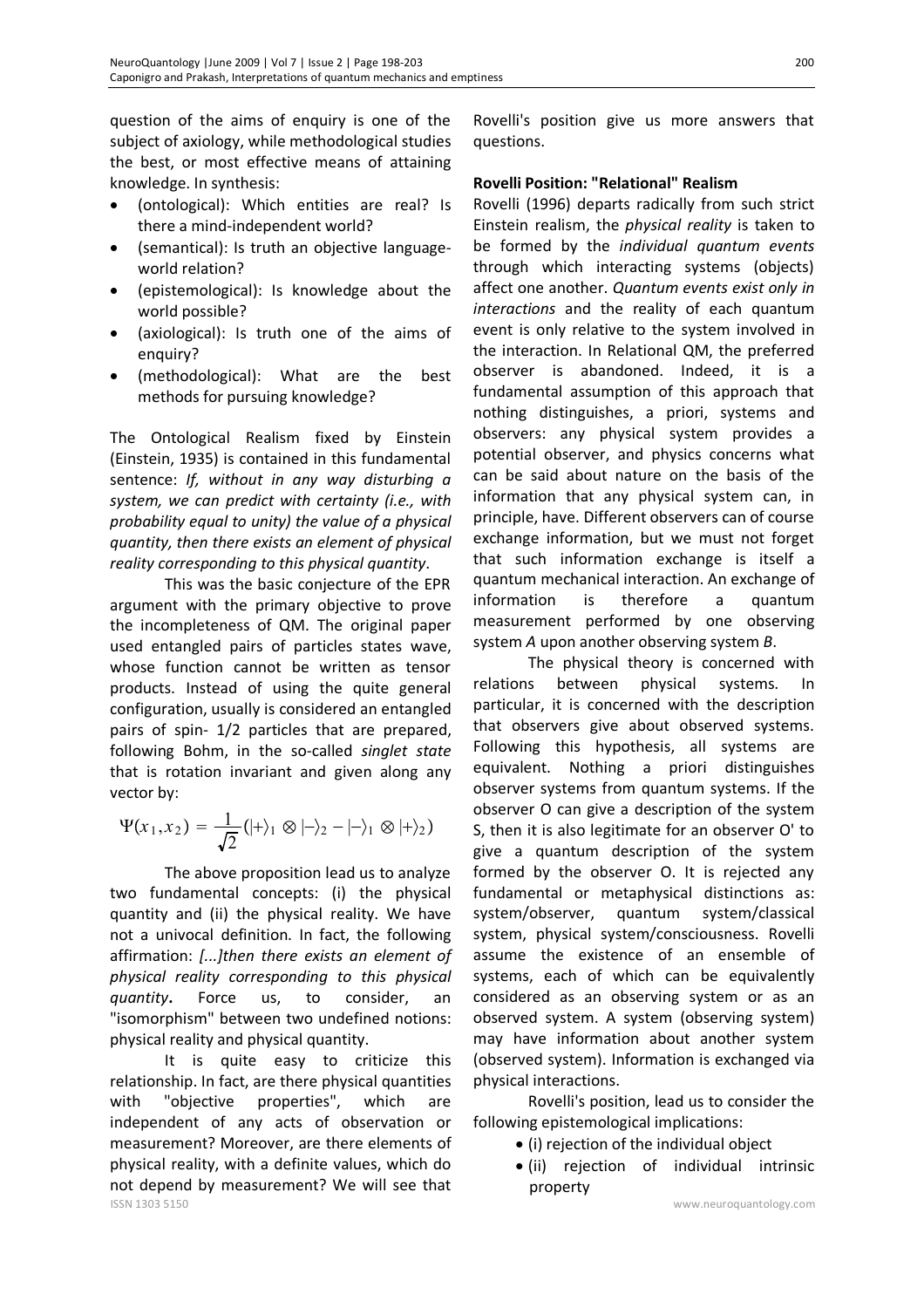For these reasons, the consequences are: (a) it is not possible to give a definition of the *individual* object in a spatio-temporal location; (b) it is not possible to characterize the properties of the objects, in order to distinguish from the other ones. In other words, if we adopt the *interaction* like basic level of the physical reality, we accept the philosophy of the *relations*.

## **Zeilinger Position: Epistemological Realism**

The *individuality* notion was been introduced recently in the radical interpretation of quantum mechanics. The key point is the equivalence between *information and individuality* (and not between physical quantity and physical reality), this is Zeilinger (2005) view. He put forward an idea which connects the concept of information with the notion of elementary systems. According Zeilinger (1999):

> *First we note that our description of the physical world is represented by propositions. Any physical object can be described by a set of true propositions. Second, we have knowledge or information about an object only through observations. It does not make any sense to talk about reality without the information about it. Any complex object which is represented by numerous propositions can be decomposed into constituent systems which need fewer propositions to be specified. The process of subdividing reaches its limit when the individual subsystems only represent a single proposition, and such a system is denoted as an elementary system. (qubit of modern quantum physics).*

### **Physical Reality in Nagarjuna Philosophy**

ISSN 1303 5150 www.neuroquantology.com Nagarjuna founded Madhyamika philosophy (Vernette, 2007). At the heart of the Middle Way is the concept of Sunyata. The basic concept of reality in the philosophy of Nagarjuna is that the fundamental reality has no firm core but consists of systems of *interacting objects*. According to the middle way perspective, based on the notion of emptiness, "phenomena" exist in a relative way, that is, they are empty of any kind of inherent and *independent* existence. Phenomena are regarded as dependent events existing *relationally rather than permanent* 

*things*, which have their own entity. Nagarjuna middle way perspective emerges as a relational approach, based on the insight of emptiness. Sunyata (emptiness) is the foundation of all things, and it is the basic principle of all phenomena. According to the theory of emptiness, any belief in an objective reality grounded in the assumption of intrinsic, independent existence is untenable. All things and events, whether material, mental or even abstract concepts like time, are devoid of objective, independent existence. To possess such independent, intrinsic existence would imply that things and events are somehow "complete" unto them and are therefore entirely self-contained. This would mean that nothing has the capacity to interact with and exert influence on other phenomena. Moreover, the notion of intrinsic, independent existence is incompatible with the concept of causation.

## **Concept of Emptiness in other Philosophies.**

The concept of emptiness has been highlighted in many philosophical and mystical works of India in metaphorical and abstract manners. However, this phenomenon has been more logically explained in the Yogic texts by the masters of meditation, who claim of having an experiential dimension of this emptiness concept and relational nature of events. Nagarjuna was himself one such great master of meditation of Buddhism and as quoted, the understanding of emptiness or Madhyamika was revealed to him in the third final stage of meditation (Nagarjuna, 1995). We, thus mention two important citations of mentions of emptiness in Indian Yogic texts, which are same as the description of emptiness in Nagarjunas philosophy, but with distinct portrayals. Another experiential dimension of the relational nature of emptiness is provided by the philosophies of Vihangam Yoga (Prasad, 1989). Founded by His Holiness, Sadguru Sadafal Deo Ji Maharaj, Vihangam Yoga is an ancient meditation technique. This has mentions in ancient Vedic texts. Interestingly in the holy verses of Swarveda, which is the chief text of Vihangam Yoga, several concepts have been mentioned which have vivid descriptions of the concept of emptiness and its relational property.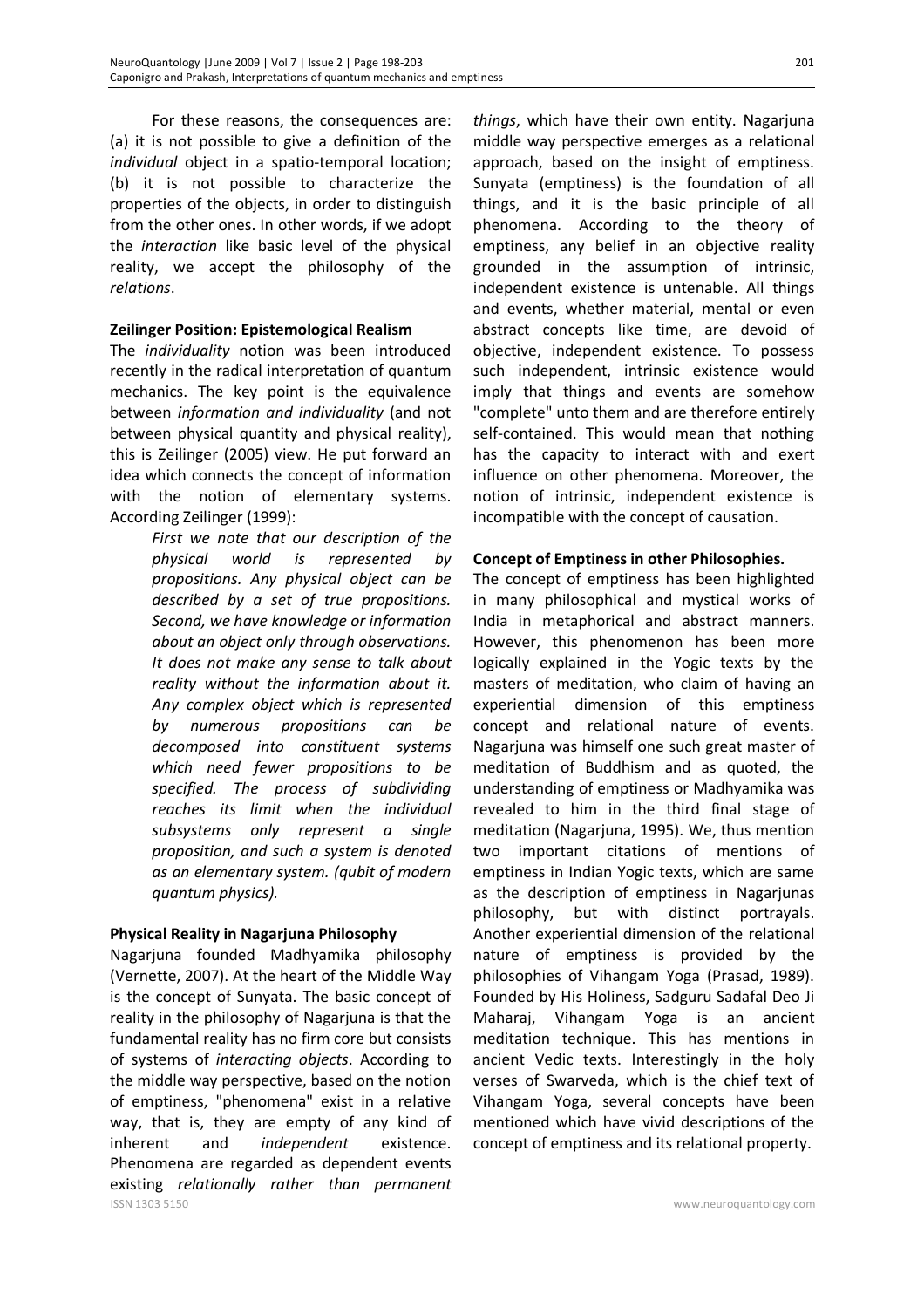

**Figure 2.** Vihangam Yogic concept of reality of worldly events. If an event is happening to a person A, it is actually him observing his own image A'. Further, A observing A' is same as A' observing A. It is neither A nor A' which is real, but the relation between the two (the arrows in above figure). The occurrence of an event can then be described by the relation between A and its own image A', which in this philosophy will be the relation that A will bear to A' and the vice versa.

We try to highlight some verses of Swarveda, whose descriptions, as we shall see will bring to the fore the concept of emptiness in its *relational* sense as has been mentioned in Nagarjuna philosophy above.

> "*The worldly phenomena exist in our relations with them. These events as we observe them are not real, just the relations are real. Events happen in relation to each other, like a person and his own shadow, or like a person and his own image. There is in fact no person or his shadow, or no person or his image, just that they are in relation to each other, which makes the event happen. This relation is again not as simple as we assume. In fact, you looking at your image and your image looking at you are both the same. It is just the specification of the relation between yourself and your image that is real*."

So, we find that the author considers events of this world to be unreal and what is real is the relation between entities. The words image and shadow here have been used to specify the unreality of the entity. Thus by saying that the person looking at his own image and the image looking at the person are same, the author specifies that both are actually behaving images of each other and thus both are unreal (or non-existent). Further, he also highlights that the concept of observer and the one being observed are also relational and thus not needed to describe the worldly events.

## **Emptiness as Relational Properties: the Relational Ontology**

What is a property of a quantum object? (Vernette, 2006). According to previous analysis (emptiness/relational), if we adopt the concept of relational as basic level, we accept the philosophy of the relations and we renounce at the possible existence of intrinsic properties. We remember, for instance, that a mathematical model based on the relationist principle accepts that the position of an object can only be defined with respect to other matter. We do not venture in the philosophical implications of the relationalism, as the monism which arm that there are not distinction a priori between physical entities. An important advantage of these approaches is the possibility *to eliminate the privileged role of the observer*. As we have seen, this is Rovelli's (Rovelli, 1996) approach to quantum mechanics where the founding postulate is the impossibility to talk about properties of systems in the abstract, but only of properties of systems relative to one system (we can never juxtapose properties relative to different systems). Relational quantum mechanics is not the claim that reality is described by the collection of all properties relatives to all systems, rather, reality admits one description per each (observing) system, and any such description is internally consistent. As Einstein's original motivation with EPR was not to question locality, but rather to question the completeness of quantum mechanics, so the relation interpretation can be interpreted as the discovery of the incompleteness of the description of reality that any single observer can give. In this particular sense, relational quantum mechanics can be said to show the "incompleteness" of single-observer Copenhagen interpretation.



**Figure 3.** Four positions: starting from 1, 2 to 3, 4 the role of observer decrease.